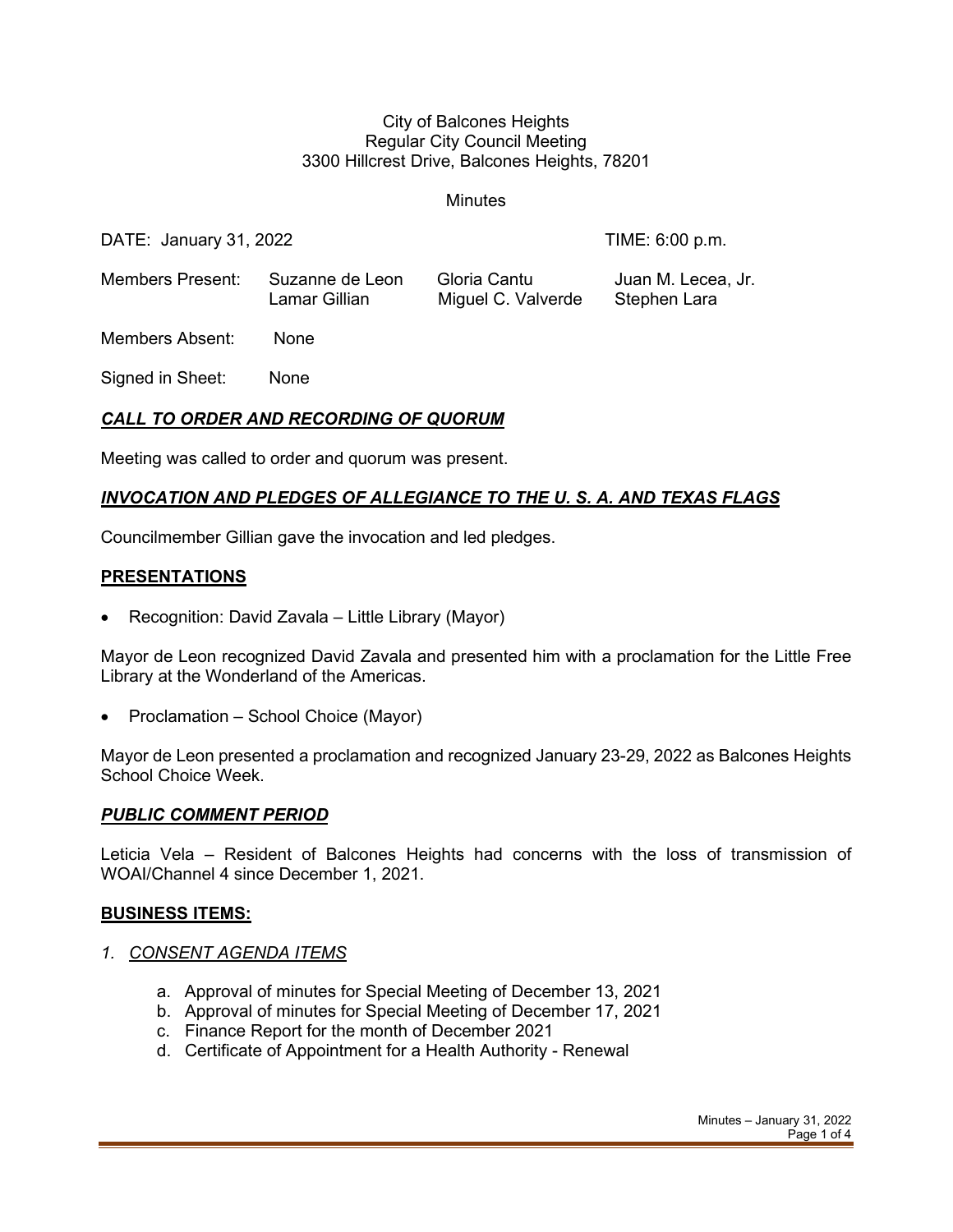e. Adopt a resolution ordering a Joint/General Election to be held with Bexar County on May 7, 2022.

MOTION: Motion to approve. (Item 1a-e)

Motion by: Juan Lecea Seconded: Lamar Gillian 5/0/0 PASSED

2. Discussion and direction to staff regarding the 2022 Community Development Block Grant Application. (Thelen)

Janet Thelen, Director of Community Development came up to brief council on street repairs and park renovations. Infrastructure Committee will hold a meeting and bring back recommendations to council.

3. Consideration and **ACTION** to direct City Engineer, 6S Engineering to proceed with the design phase engineering and additional professional services for the reconstruction of Hillcrest Drive. (Thelen)

Janet Thelen, Director of Community Development and Jess Swain came up to update council on costs and process for the engineering design phase for reconstruction of Hillcrest Drive.

MOTION: I make a motion to approve the total cost of the design of \$818,460.00 contingent on the budget amendment.

Motion by: Lamar Gillian Seconded: Miguel Valverde 5/0/0 PASSED

4. Discussion and **ACTION** amending Title V. Public Utilities, Chapter 54 Illicit Discharge – General Provisions. (Thelen)

Janet Thelen, Director of Community Development informed council that this item and next item #5 had been brought forth by Givler Engineering for the purpose of updating the ordinances.

MOTION: Motion to approve.

Motion by: Lamar Gillian Seconded: Stephen Lara 5/0/0 PASSED

5. Discussion and **ACTION** amending Title V. Public Utilities, Chapter 54 Illicit Discharge – Storm Water Pollution Control. (Thelen)

MOTION: Motion to approve.

Motion by: Stephen Lara Seconded: Lamar Gillian 5/0/0 PASSED

6. Strategic Plan Update. (Nastasi/Thelen)

Lorenzo Nastasi, Director of Economic Development and Public Affairs gave an update on the following topics:

- o Hillcrest Drive
- o Branding of City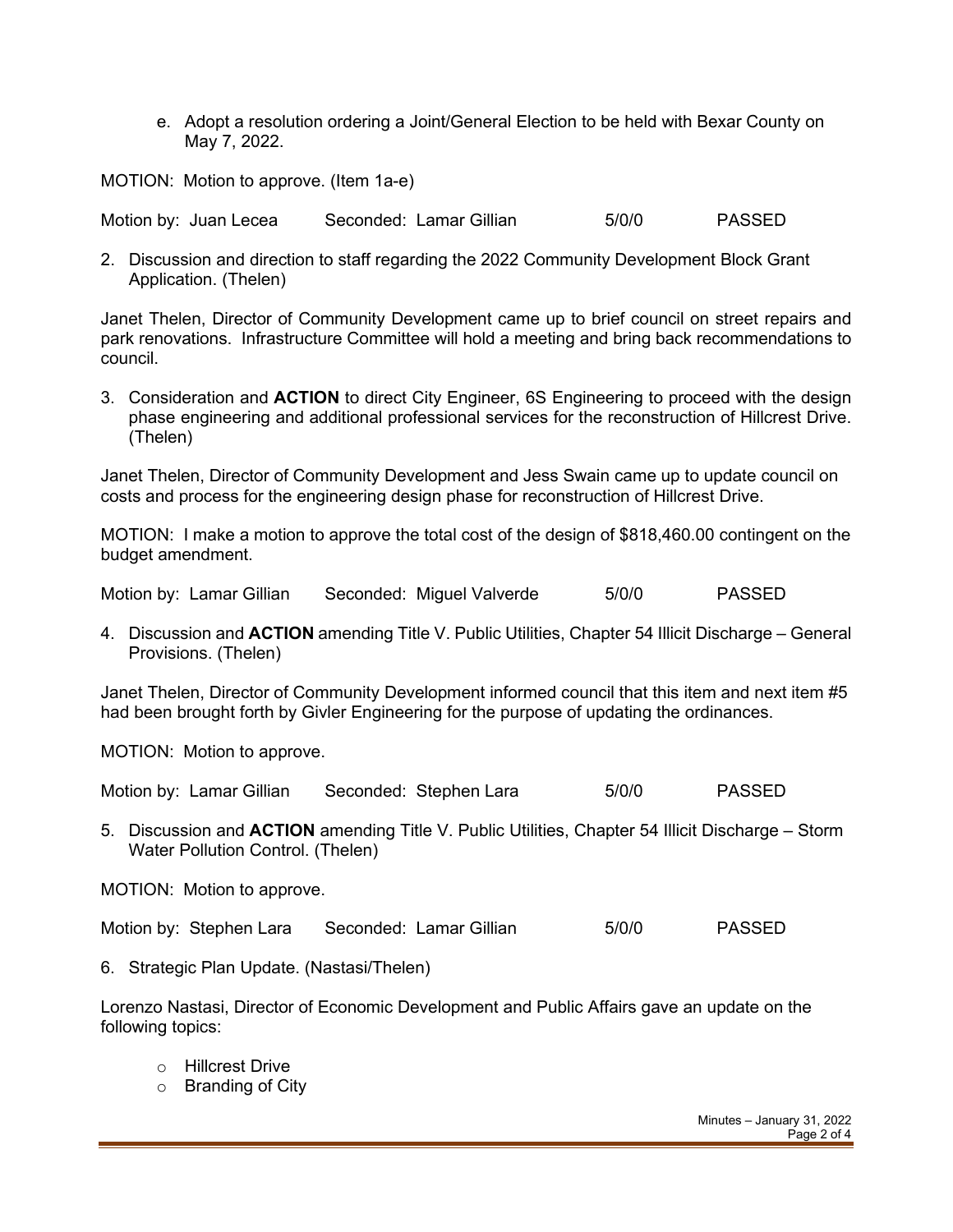- 7. Economic Development Report. (Nastasi)
	- o Approval of Clay Binford's new agreement
	- o Branding
- 8. Finance Committee Update. (Gillian)

Finance committee was unable to meet.

9. Department Reports and Q&A (Police Department, Fire Department, Community Development, Finance, and Economic Development & Public Affairs*)*

Highlight of reports discussed:

- o Police Department staffing
- o Neighborhood watch
- o 4210 Fredericksburg Rd.
- o Physical Standards
- o FD Annual Physical
- o Mike Salvidar's Funeral Retiree of 35 years
- o Permits
- o Sol Apartments
- o 1139 Babcock Rd.
- o Blood Drive
- $\circ$  Feb. 11<sup>th</sup> Octavio resigns

#### *ANNOUNCEMENTS AND REQUESTS:*

- 10. Announcements by City Administrator
	- o Pandemic Leave
	- o Laptops Council
	- $\circ$  Radio System Dispatch
	- o VIA meeting Wonderland Transit Oriented Development
	- $\circ$  Feb. 19<sup>th</sup> Rodeo Breakfast
- 11. Announcements by Mayor and Council Members
	- o SAWS Advisory Committee Councilmember Lara
	- o St. Gregory's Prayer Service
- 12. Agenda Item Requests by Mayor and Council Members to be placed on a future City Council agenda.
	- o Budget Amendment Hillcrest Reconstruction Project
	- o 1139 Babcock Rd.
	- o CDBG Application
	- o Workshops Internal Operations and other subjects
	- o Executive Session Follow Up